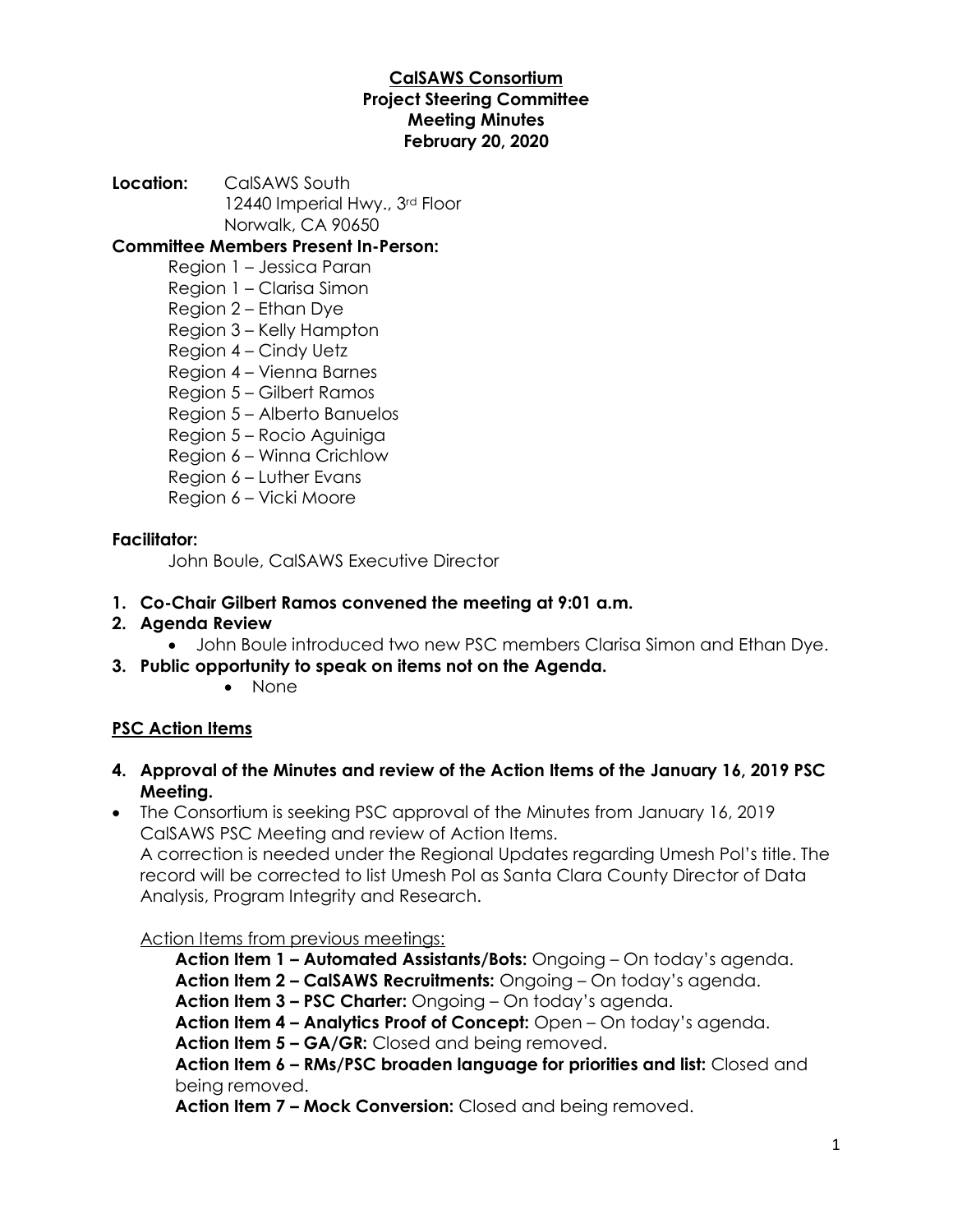**Action Item 8 – FCED:** Closed and being removed. **Action Item 9 – Riverside County Contact Information:** Closed and being removed. **Action Item 10 – ABAWD:** Open – On today's agenda. **Action Item 11 –** PSC Priorities: Closed – **Action Item 12 –** Mock Conversion details – Due in June/July **Action Item 13 –** Data Lake functionality availability: Open – Push due date out a few months.

Motion to approve with the update to Umesh Pol's title, was made by Member Vienna Barnes.

Motion was seconded by Member Alberto Banuelos.

Members Kelly Hampton and Winna Crichlow abstained. Motion passed.

#### **5. Approval of the CalSAWS PSC Charter.**

• The Consortium is seeking PSC approval of the CalSAWS PSC Charter.

Motion to approve with the addition of a statement referencing the authorization for a Temporary Replacement Member's right to vote, was made by Member Luther Evans.

Motion was seconded by Member Kelly Hampton. Motion passed.

#### **Informational Items**

#### **6. Status of CalSAWS Schedule Change/CalWIN Waves**

- John Boule and Diane Alexander provided a status update on CalSAWS Schedule Change/CalWIN Waves.
- The CalHEERS release was deployed Monday, February 17, 2020 and has gone well.
- Conversations continue with Placer County regarding their implementation date. Contra Costa County and Yolo County will be in CalWIN Wave 1 in October of 2022.
- Release 20.03 is being tested, Release 20.05 is in build, and Release 20.07 is being designed. Also, Business Analysts are making sure the requirements are gathered for Release 20.09.

#### **7. Accenture Functional Design Amendment & IAPDU Status**

- John Boule provided a status update on Accenture Functional Design Amendment & IAPDU.
- Imaging was approved by the State, and the JPA Board approved it on February 14, 2020 contingent upon written Federal approval.
- The State review of the CalSAWS Functional Designs Amendment was completed and submitted to the Federal partners January 31, 2020. The Consortium needs approval from the Federal sponsors by March 18, 2020 to include the Amendment on the March 27, 2020 JPA Board Agenda for consideration of approval.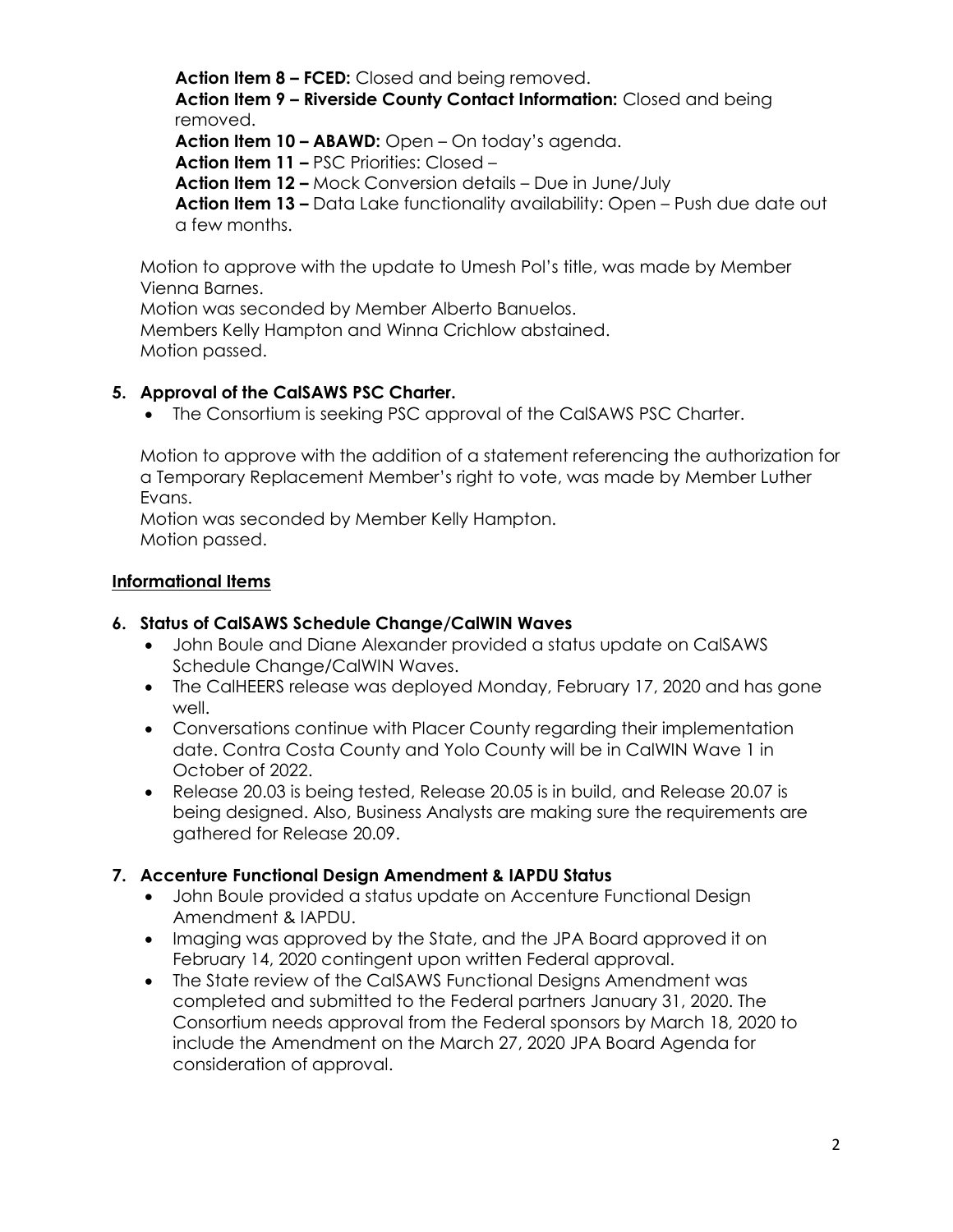- The CalSAWS Analytics Amendment was submitted to State partners February 3, 2020 and they are finishing up their review and sending it to the Federal sponsors.
- The Consortium hopes for FCED to be approved by the March JPA Board meeting. FCED does not require Federal approval.

## **8. OCAT Update**

- John Boule, Ron Harris, and Jennifer Hillebrand provided an update on OCAT.
- The OCAT Go-Live has been from June to August 2020.
	- o The request for change is due to the move to the new ForgeRock security stack, not due to teams falling behind.
- The current OCAT contract remains in place during the extended time period, making this a no cost change and allowing for a smooth transition.
- All screens are complete and the ADA compliance testing is in process. The interface is being actively tested with the LRS team.
- All counties have named their PPOCs and Champions.

# **9. Legislative Staff Briefing**

- John Boule provided an update on Legislative Staff Briefing.
- The Department of Social Services invited CalSAWS to a briefing for some of the staff that report to California Legislators.
- Releases 19.11 and 20.01 were approximately 20,000 hours. Releases will soon triple in size due to Premise and Functional Design items. The 22.01 Release hours spiked due to GA/GR. A review will be completed to try and smooth out the hours by moving some functionality into earlier Releases.
- The Legislative staff was appreciative of the information.
	- o The briefing helped educate them as to how/when things are implemented. Some committees were not represented, so another session may be needed.

# **10. Initial Implementation Plan Discussion**

- Maria Saenz and Shivani Smith discussed the Initial Implementation Plan.
- The Implementation Kickoff Meeting was last week, and the focus was on the end user.
- Implementation Meetings within the counties will begin in April and the User Labs were completed in January 2020.
- Accenture is focused on C-IV counties and their implementation needs; CalWIN counties will get information and training from their Organizational Change Management (OCM) Vendor.
- A detailed Gantt chart with dates and specifics for known implementation activities will be presented at the March PSC Meeting.
- A CRFI will be distributed for gathering Roadshow attendee information.

# **11. CalSAWS Analytics Solution Update**

# • **PoC Results**

- o Luz Esparza and Laura Chavez provided an update on CalSAWS Analytics Solution including the PoC results.
- o At the end of January 2020, the Proof of Concept was completed.
- o Lessons learned include: Confirmation of Qlik N-Print supporting customized Excel outputs; level of effort to re-platform complex business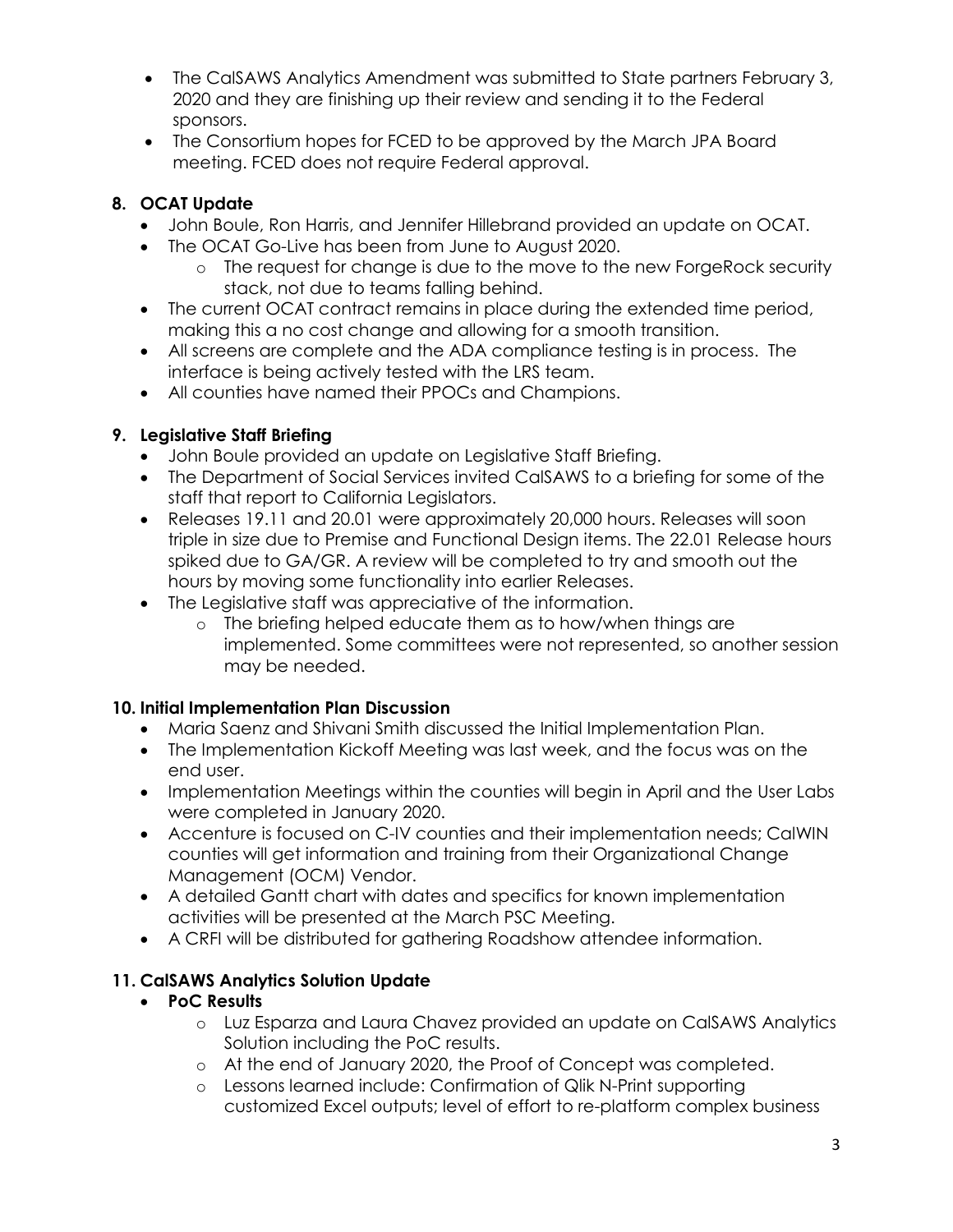logic was determined and applied to the development of the delivery schedule for the 400+ identified reports; and the testing strategy was verified along with the type of test data for various scenarios.

- o Release D on the PoC timeline includes release of some State reports and Management reports.
- o

### **12. Conversion Team Activities Update**

- Keith Salas and Paul Trisler provided an update on the Conversion Team Activities.
- The status of conversion is going well and using Agile methodology. In the process of converting eligibility data.
- CalWIN conversion is complex and is beginning the eligibility phase.

#### **13. ABAWD Impact to Counties**

- Michele Peterson and Lynn Bridwell provided an update on the ABAWD Impact to Counties.
- CDSS has directed counties to apply the discretionary exemptions for nonexempt ABAWDS for the months of April and May 2020 and send out applicable Notices and ABAWD screening tool.
- Exemption logic was applied and Batch EDBC for April and May was released on Wednesday, February 19, 2020. The notices were suppressed.
- ABAWD exemptions will be applied the weekend of February 22-23, 2020.
- CalSAWS outreach will include an ABAWD functionality demo and click through for counties, informing the counties of existing ABAWD system training materials, and finalizing the design for Phase III.

### **14. Application Development Update**

- **Application Development Capacity**
- **Spanish Translations Process Discussion**
	- o Michele Peterson and Lynn Bridwell provided an update on Application Development including Application Development Capacity and Spanish Translations Process Discussion.
	- o Public Comment: Jennifer Tracy noted that the Spanish Translation Process is not always recognizable by native speakers.
		- ✓ Jennifer was asked to submit concerns to AskCalSAWS.

## **15. FCED Status and Governance**

- John Boule, Tom Hartman, and Michele Peterson provided an update on FCED Status and Governance.
- The FCED Governance Committee, inclusive of the four county Executive Representatives (Karen Fies, Deborah Martinez, Cynthia McCoy-Miller, and Debra Baetz) will convene in March or April of 2020.
	- o The Consortium is working with the State to schedule a meeting with the group to discuss Phase 1.
- The next steps for FCED is for the Consortium and QA to review revised estimates and convene the FCED Governance Committee.

## **16. Automated Assistants/Bots Update**

• Seth Richman provided an update on Automated Assistants/Bots.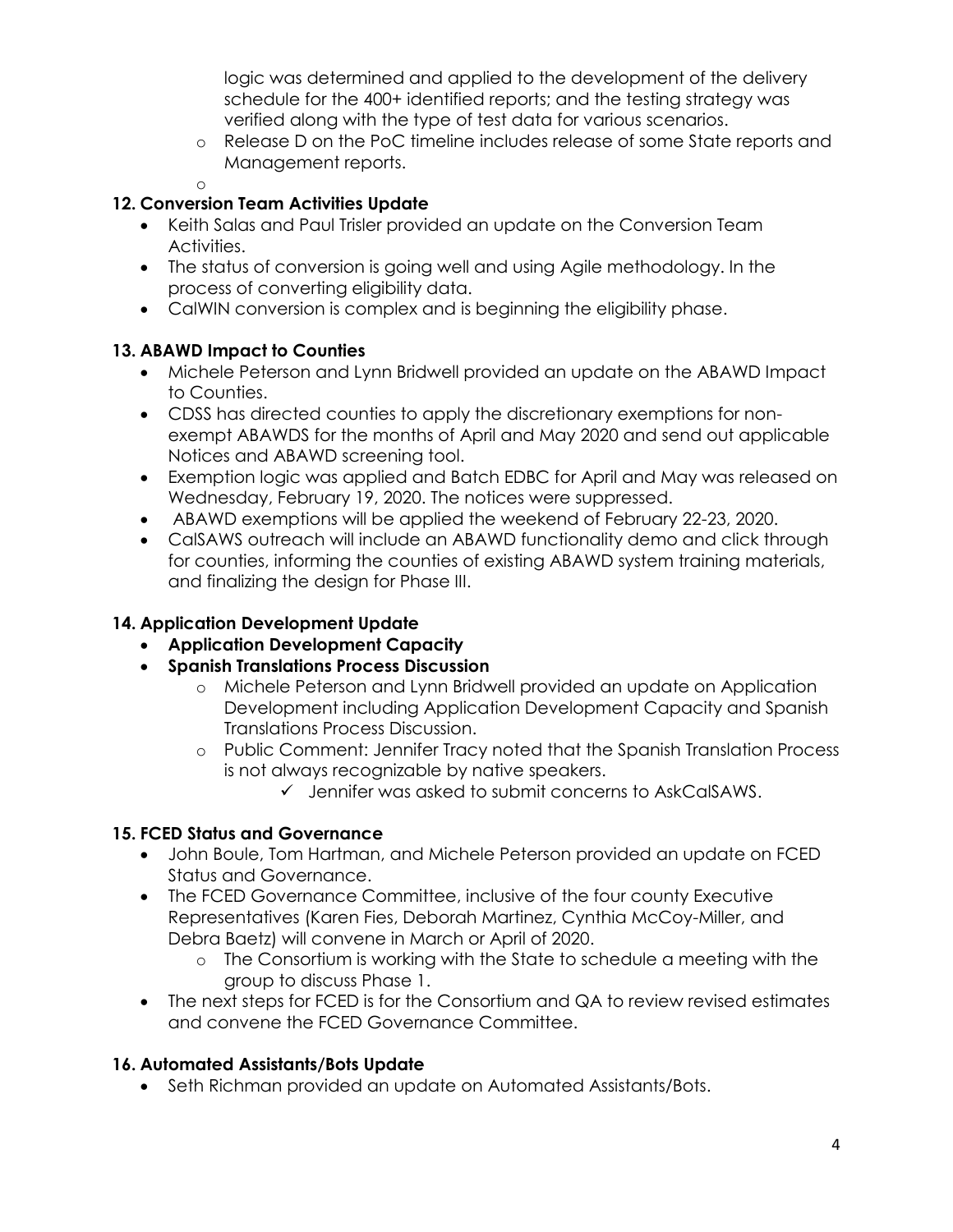- Los Angeles County reached an agreement on the scope of the Automated Assistants/Bots pilot.
- LA is considering updating their CRM to Sales Force, which would change the Bot interaction.
- Gap analysis is in progress now and a decision is expected within the next few weeks.

## **17. Amazon Connect Update**

- **Go-live Debrief – Yuba, Sutter, Butte, & Shasta**
	- o Danielle Benoit and Scot Bailey provided an update on Amazon Connect including a Go-live debrief for Yuba, Sutter, Butte, and Shasta counties.
	- o Stanislaus County's go-live date was moved to March 13, 2020.
	- o San Bernardino County's moved their go-live to April 24, 2020 to allow for testing of additional enhancements to San Bernardino IVR.
	- o Customers have not been impacted, but there was an impact on the CCP screen for Supervisor/Management. Overall the feedback has been very positive from staff and Customers.

## **18. Procurement Update**

- **Portal/Mobile**
- **CalWIN OCM & Training**
- **Central Print**
	- o Tom Hartman provided an update on Procurements including Portal/Mobile, CalWIN OCM & Training, and Central Print.
	- o There were five proposals submitted for the Portal/Mobile RFP and one was disqualified.
	- o Evaluations for Proposals 1 and 2 were done on schedule and all bidder's proposals meet the timeline.

#### **19. CalSAWS Innovation Process**

- Scot Bailey provided an update on the CalSAWS Innovation Process.
- A small group has been identified whose initiative is to innovate, prioritize, and test. Sections include: 1. Gathering ideas from Stakeholders 2. Triage & Create Innovation Change Requests (ICRs) 3. Prioritized & evaluated 4. Prototyping 5. Pilot/deploy 6. Transparency updates to Project & PSC.
	- o PSC Member sponsors were requested to join the workgroup. The following PSC Members volunteered:
		- Region 5 Gilbert Ramos
		- $\blacksquare$  Region 4 Cindy Uetz
		- Region 3 Kelly Hampton
		- Region 6 Vicki Moore

#### **20. CalSAWS Staffing Update**

- June Hutchison provided an update on CalSAWS Staffing.
- Additional letters have been sent due to a few candidates declining offers.

## **21. CalSAWS Risks and Issues Reporting**

- Lulu Fou reported on CalSAWS Risks and Issues.
- Risk 202: May be retired in March after JPA approval.
- Risk 203: subscription functionality is being added to the website in March.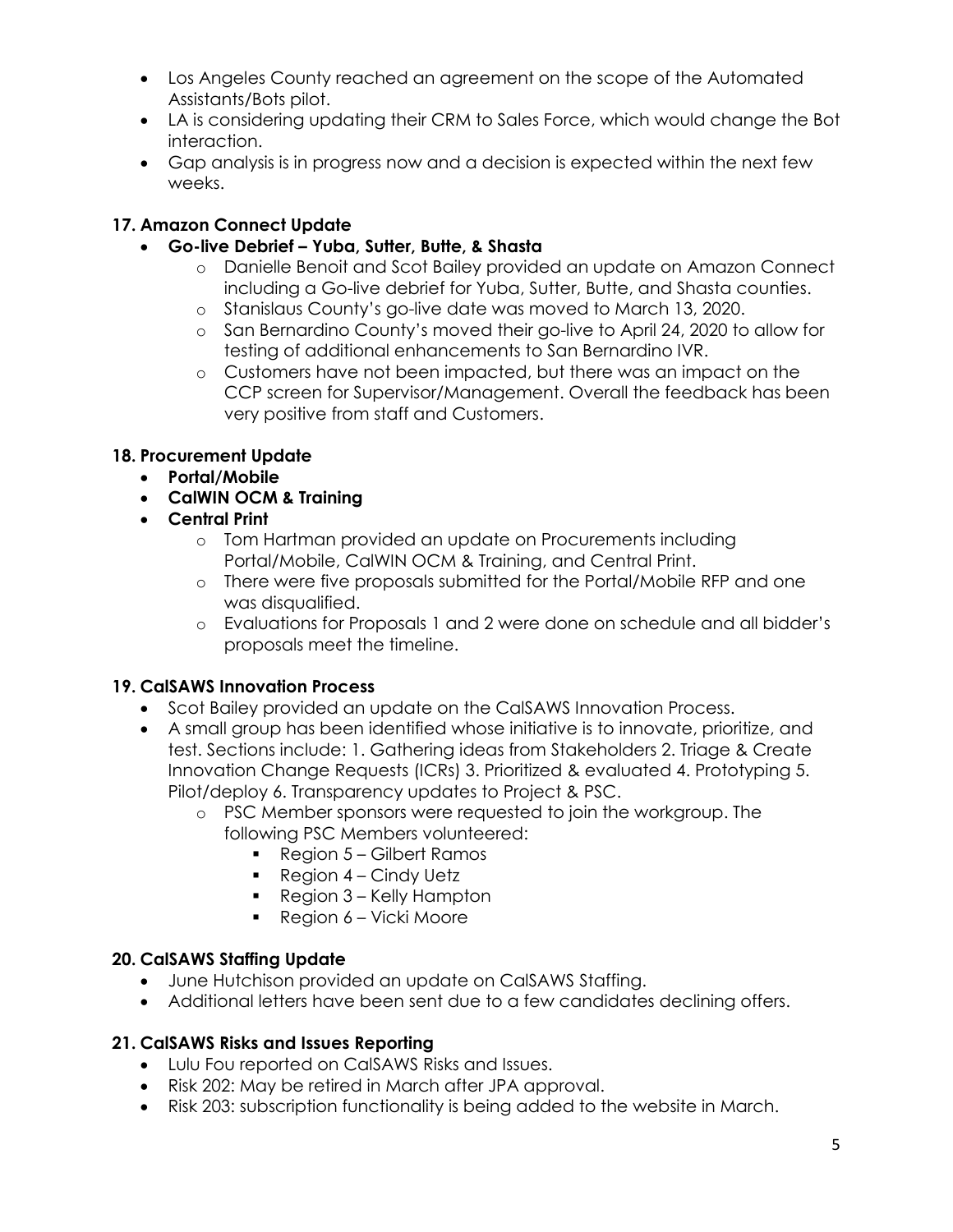- Risk 217: Has been retired.
- Risk 221: The team is working with Oracle to stabilize the patch set in test. Risk 213: Has been retired.
- Issue 118: Updated version of the software was rolled out and it is being monitored.

### **22. State Partner Update on CalSAWS Activities**

- **OSI**
- **CDSS**
- **DHCS**

#### OSI – Brandon Hansard

- o OSI is continuing the review and approval of the Amendments and IAPDU documents. Parallel review with State and Federal partners is taking place to speed the process.
- o The legislative budget cycle is coming up and this project should be on the radar for possible budget hearings.

#### CDSS – Rocky Givon

- o For ABAWD, CDSS isn't sure how the injunction will work if approved, but they expect to be able to pull exemptions back into the back; however, the bank gets swept on October 1st. If the injunction goes to, or past, October 1st the exemptions would not be able to be used.
- o CDSS is still expecting reversal of rules of categorical eligibility to CalFresh in April, but no formal direction has been received as of yet.
- o They are working closely with OSI and CalSAWS on amendments, IAPDUs, and other budget items.
- o CalSAWS Stakeholder Engagement Meeting is Tuesday.
- o There were 14 Counties that volunteered for the Statewide Verification Hub journey mapping.
- o An EBT theft issue has been identified mostly impacts from clients from Los Angeles County, but a few other counties have been identified.
- o Public Charge forms are in the process of being updated and translated.

#### DHCS – Rene Mollow

- o DHCS continues to work with state and federal partners, as well as CalSAWS, to review and approve documents.
- o Young Adult Expansion continues to go well and she's appreciative of the hard work.
- o Regarding Public Charge, the Agency and the other departments are working collaboratively in terms of providing an update to the Public Charge Guide that has gone out. Medi-Cal has now been subject to this. A deliberate approach is being taken, so as not to do any harm. The goal is to get people to the right assistance.
- o DHCS is continuing to work internally on what type of messaging is needed on the Medi-Cal program and the nuances.
- o DHCS is happy to have their staff on the CalSAWS Project.
- o Brad Gilbert has been hired as the new Director, Brad Gilbert. Jacey Cooper has been hired as the Chief Deputy Director and Medicaid Director.

## **23. CalSAWS Regional Updates**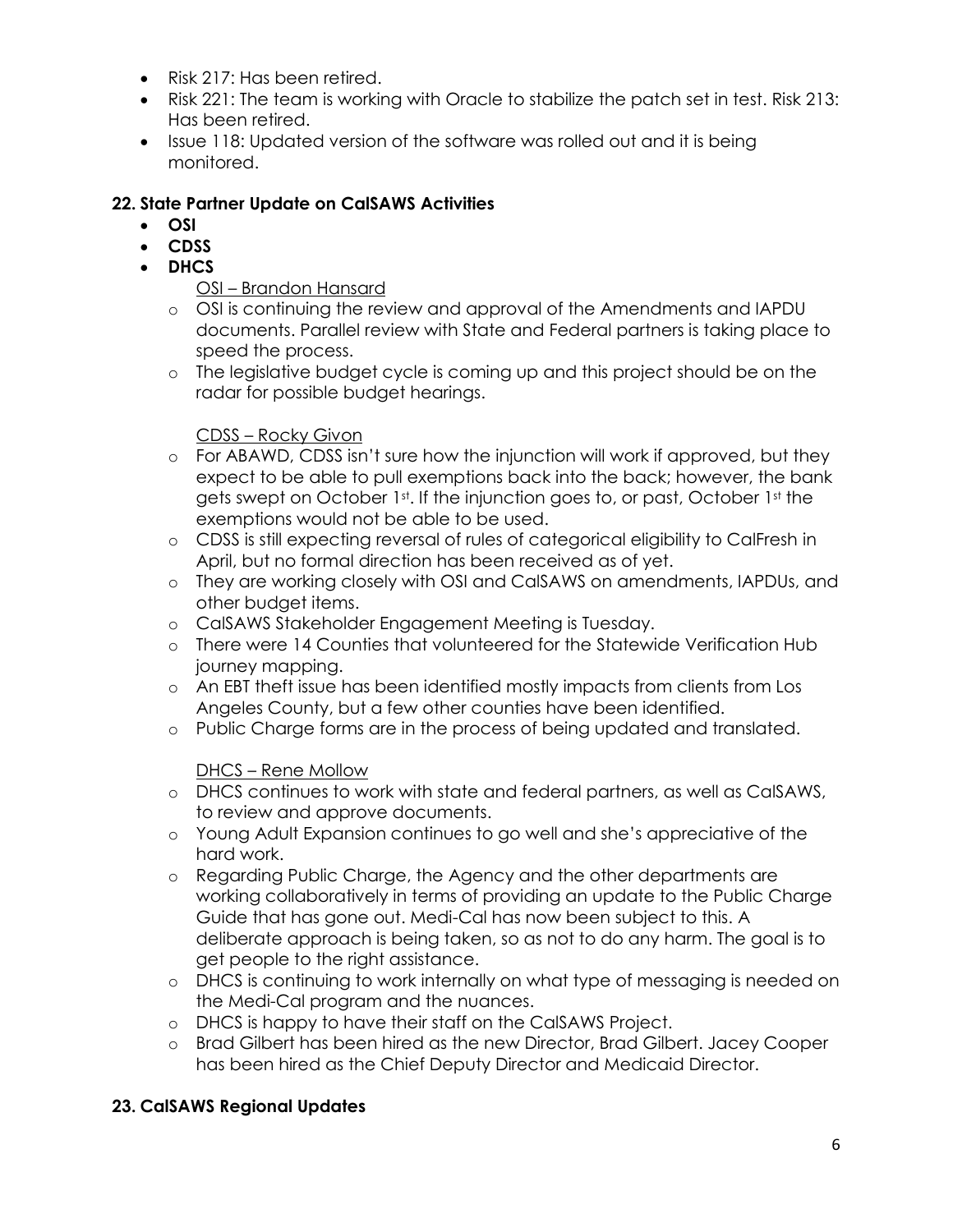- **Region 1 – Clarisa Simon**
	- o San Benito County primary point of contact is out of the office until further notice. The Deputy Director will be temporary back-up.
	- o Sonoma, Napa, and Solano County will be participating in the CMSB County testing.
	- o Monterey County is preparing for the Amazon Connect go-live, which is set for March 20, 2020.
	- o Dawn Sparks is the new Self-Sufficiency Manager for San Mateo County and will be overseeing Medi-Cal operations. A new Medi-Cal Navigator is at each project. A few New Worker Training Units are being recruited for, and/or are in process.

## • **Region 2 – Tex Ritter**

- o Calaveras County started February 1, 2020 and went to an integrated model of Eligibility.
- o El Dorado County created a performance standard for Intake and Continuing staff. They will be continually pulling reports and working them. ABAWD is a hot topic due to implementation in April.
- o In Nevada County, Molly Dick is the assistant CEO and will be the Interim Director. She was previously a Program Manager for CalWORKs.
- o Tuolumne County Eligibility and Welfare to Work staff and ready to start the CalFresh Employment and Eligibility Training Program. They are also recruiting for a Deputy Director. They are also struggling with being short-staffed.
- o Yuba County migrated their call center to Amazon Connect January 21, 2020. The Eligibility Division celebrated Eligibility Appreciation Month throughout January with various activities and prizes. They also began using a digital organization chart, which houses all of their employees' digital photos and bios. They're hiring various positions.

#### • **Region 3 – Kelly Hampton**

- o Butte County went live on Amazon Connect and it was successful. They are also hiring 14 Eligibility Workers and preparing for ABAWD. They're also working on some housing solutions for homelessness.
- o Del Norte County finished their Annual Point in Time survey and they are working with their home visiting program. They're currently recruiting.
- o Lassen County is reorganizing their Welfare to Work to focus on work participation rates.
- o Mendocino County is looking at C-IV Lobby Management to assist with lobby flow. They are going back to a unit-based training environment for their Eligibility Induction Training.
- o Shasta County went to Amazon Connect and believe it was great success.
- o Tehama County is working on CalFresh employment training program. They have also been awarded money for the Health Navigator Project.
- o Humboldt County is going-live on Amazon Connect; hiring Eligibility Specialists; and getting ready for ABAWD.

## • **Region 4 – Cindy Uetz**

o Fresno County is testing laptops with cell phone feature for their Call Center agents.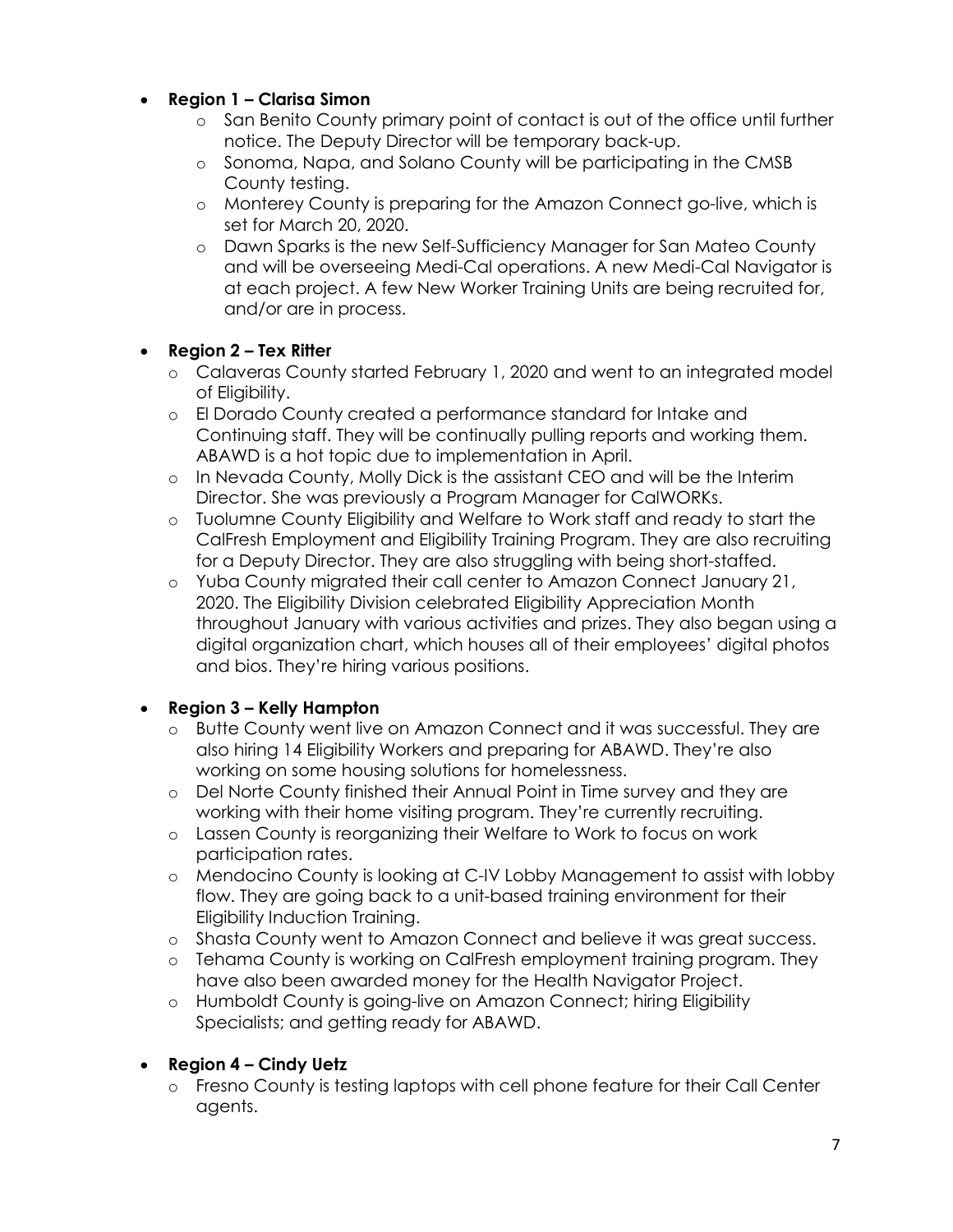- o Kern County is continuing with implementation of Amazon Connect in their call center and is learning how the IVR flow works. Managed computers are being refreshed.
- o Madera County has a new Intro Program Manager Jenelle Cook and an Intro Deputy Director Steve Duckworth. Their new building is being furnished.
- o Mariposa County has incorporated in a new system of care into their structure. An agency-wide open house was held to inform staff of the new structure. Their Eligibility III position has been filled and there are four Eligibility Specialists going through training. CalWORKs Committee SME assignments have been given and they're also training on CalSAWS Committee processes. ABAWD implementation and county readiness plan discussions are taking place. Training staff in various areas.
- o Merced County had an eligibility training class of 24 that just started and hired four new receptionists. Interviews are underway for three Program Manager vacancies.
- o San Joaquin County provided IEVS and Applicant IEVS training to all Eligibility staff and some Benefit Recovery staff were also in the training. A new Eligibility Training class of 28 new trainees. With SSI and Young Adult Expansion, their caseload sizes are growing.
- o San Luis Obispo County is hiring a CalSAWS Business Analyst. The recruitment closed February 17th.
- o Stanislaus County has a new Assistance Director for StanWorks, Delia Vasquez. A new Access Center office was opened in Modesto on February 3rd and the Open House was November 5<sup>th</sup>. There is a collaboration between Stanislaus County, City of Modesto, and Salvation Army to assist their homeless community. They are transitioning to offer intake services at their West Modesto Community Center.

## • **Region 5 – Rocio Aguiniga**

- o Orange County is in the process of finalizing their selection of a lobby management vendor.
- o Riverside County has had some leadership changes; Sayori Baldwin has been appointed as the new Director. Jennifer Clark is the new Managing Director over DPSS and their training team has created some self-service option videos that will be released to employees and customers to increase awareness of self-service options.
- o San Bernardino County has postponed their Amazon Connect roll-out until April. Lobby Management customer-facing dashboard equipment and monitors were installed throughout the county.
- o San Diego County has transitioned to a new call phone center platform and now all of San Diego HHSA are connected to 211. Any customer can call in and be connected to other services. HHSA includes Eligibility, CWS, and Adult Protective Services. Assmaa Elayyat is joining the team as the new Chief of Eligibility Operations. The Training Team has started using virtual reality as part of the training curriculum.
- o Santa Barbara County is expanding the functionality of their current lobby management system.
- o Ventura County announced that Melissa Livingston has been appointed as the Acting Director.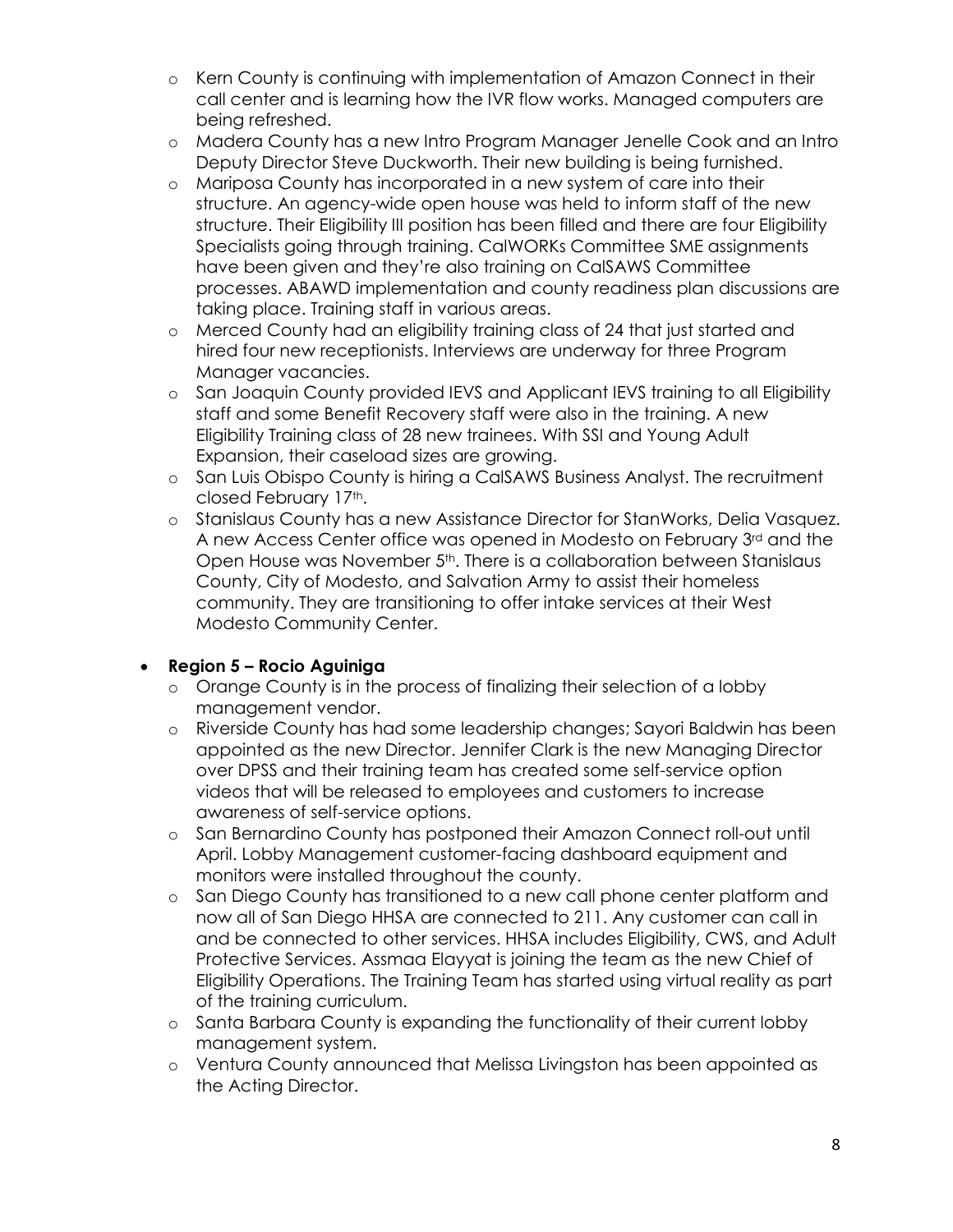- **Region 6 – Winna Crichlow/Vicki Moore**
	- o Los Angeles County is preparing for ABAWD and has had some webinars to bring staff up to speed.
	- o They had their Management Site Visit on Wednesday, February 19, 2020.
	- o The RMs are meeting with the Divisional Chief level staff next week to discuss communications and make sure everyone is on the same page.
	- o Los Angeles County is hiring Division Chief, Director, and Eligibility level staff.
	- o Working closely with Customers impacted by the EBT theft issue. Thanked everyone for their assistance in trying to resolve the issue.
	- o Tuesday, February 18, Accenture, Consortium, and QA Staff visited the new DCFS San Dimas office and walked through processes.
- Diane Alexander announced the 20<sup>th</sup> anniversary of CalWIN, which is on February 28, 2020.

#### **24. JPA Board February Meeting Debrief**

- John Boule provided a debrief on the JPA Board Meeting in February.
- The Board has moved to a Consent Calendar format.

#### **25. Adjourn Meeting**

• Co-Chair, Gilbert Ramos, adjourned the meeting at 2:20 p.m.

| <b>Action Items</b> |                                                                                                                                                                                                                               | <b>Assigned to</b>                              | <b>Due Date</b>                               | <b>Status</b> |
|---------------------|-------------------------------------------------------------------------------------------------------------------------------------------------------------------------------------------------------------------------------|-------------------------------------------------|-----------------------------------------------|---------------|
| $1 \quad$           | Automated<br>Assistants/Bots Pilot<br>Status Update                                                                                                                                                                           | <b>Seth Richman</b><br><b>Scot Bailey</b>       | Ongoing                                       | Open          |
|                     | 2. Provide update on<br>CalSAWS recruitments.                                                                                                                                                                                 | <b>John Boule</b>                               | Ongoing                                       | Open          |
|                     | 3. Draft CalSAWS PSC<br>Charter will be<br>presented to the PSC for<br>review and input. RMs<br>will submit regional input<br>and final PSC Charter<br>will be brought before<br>the PSC for adoption at<br>a future meeting. | Karen<br>Rapponotti<br><b>PSC</b><br><b>RMs</b> | February<br><b>PSC</b> for<br><b>Approval</b> | <b>Closed</b> |
|                     | 4. Provide regular updates<br>on the status of<br>Analytics Proof of<br>Concept.                                                                                                                                              | Luz Esparza<br>Jo Anne<br>Osborn                | Ongoing                                       | Open          |
|                     | 5. Analysis to determine<br>impacts to the counties<br>regarding the number of<br>cases impacted by<br>ABAWD.                                                                                                                 | <b>Michele</b><br>Peterson                      | 02/20/2020                                    | Closed        |
| 6.                  | Revisit the engagement<br>Strategy for C-IV data at<br>June/July PSC and then                                                                                                                                                 | <b>Keith Salas</b>                              | June or July                                  | Open          |